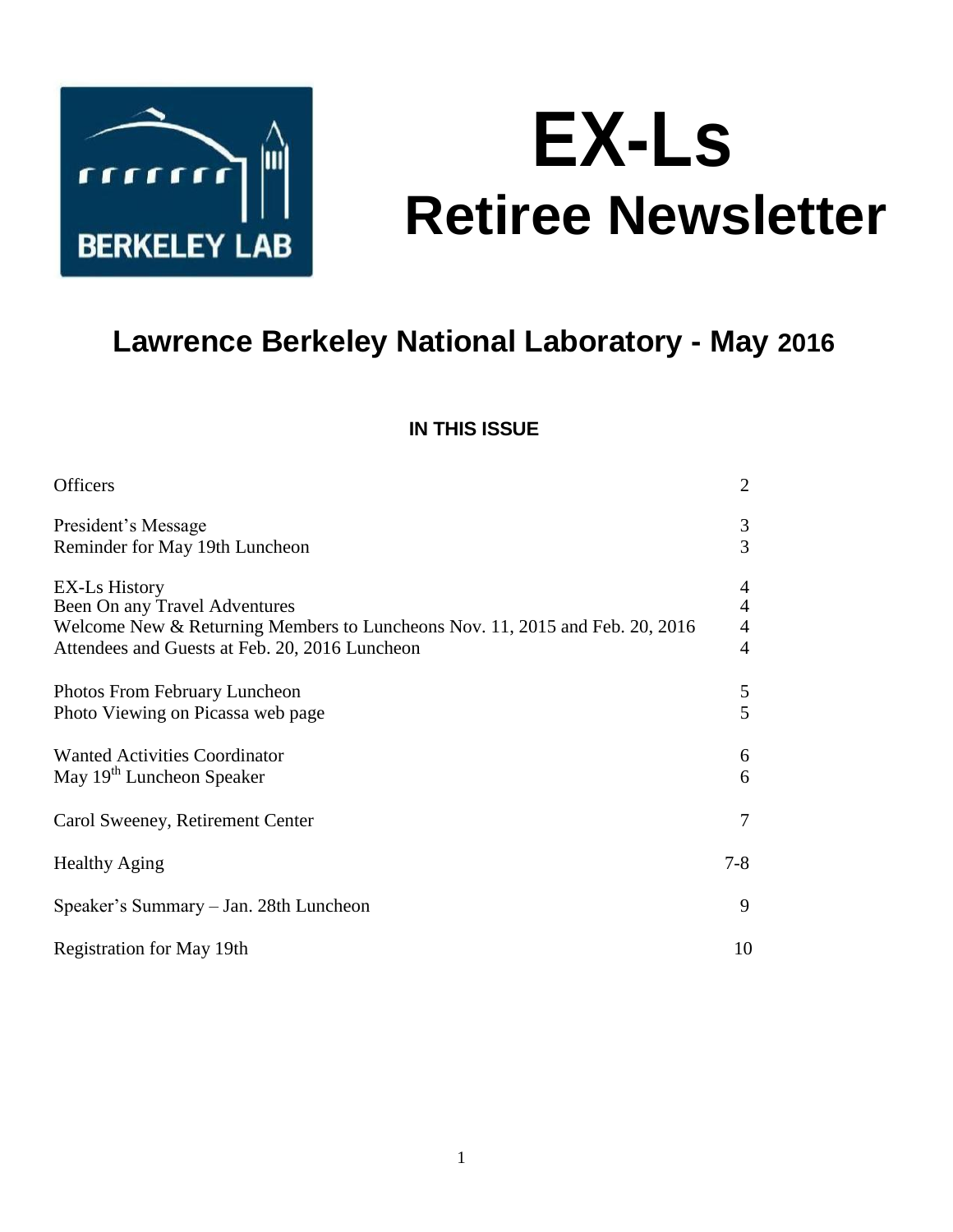# **EX-Ls EXPRESS** – **May 2016**

Published Quarterly at the end of January, April, July, and October Editor: Louise Vogelsberg

*Deadline for Newsletter submittals is 7 days after the Board meeting.* 

# **EX-Ls BOARD OF DIRECTORS**

| President:                         | Cheryl Fragiadakis        |
|------------------------------------|---------------------------|
| 1st Vice-President:                | Lee Schroeder             |
| 2nd Vice-President:                | Henry Rutkowski           |
| Secretary:                         | <b>Esther Schroeder</b>   |
| Treasurer:                         | <b>Kay Bristol</b>        |
| Membership:                        | Patti Powers-Risius       |
| Activities:                        | Vicky Jared               |
| LBNL Liaison:                      | <b>Armando Viramontes</b> |
| <b>CUCRA/AROHE Representative:</b> | Janis Dairiki             |
| <b>UCBRC</b> Policy Board:         | <b>Richard Sexto</b>      |
|                                    | <b>Trudy Forte</b>        |
| Editor EX-Ls EXPRESS:              | Louise Vogelsberg         |

Webmaster  $-\frac{www.1b1.gov/EX-Ls}{www.1b1.gov/EX-Ls}$  Richard Baker

# **PAST PRESIDENTS**

| Connie Grondona-2015   |                             |
|------------------------|-----------------------------|
| Trudy Forte-2014       | Tom Beales $-2000$          |
| Joe Jaklevic-2012-2013 | Ken Mirk $-1999$            |
| Rollie Otto $-2011$    | Paul Hernandez $-1998$      |
| Richard Sextro $-2010$ | Clay Sealy - 1996-1998      |
| Don Grether $-2009$    | Igor Blake $-1994-1996$     |
| Jose Alonso $-2008$    | Conway Peterson - 1992-1994 |
| Janis Dairiki – 2007   | Howard Browne - 1990-1992   |
| John Kadyk $-2006$     | Ethel Skyrdlinski - 1989    |
| Gene Binnall $-2005$   | Al Amon - 1988              |
| $Sig Rogers - 2004$    | Ken Lou - 1987              |
| Bob Fulton $-2003$     | Virginia Cherniak - 1986    |
| Bob Birge $-2002$      | Bill Bigelow - 1985         |
| Per Dahl - 2001        | Ted Bowers - 1981-1984      |

#### **WELCOME NEW MEMBERS THIS QUARTER**

Jim Krupnick R.P. Singh Jorgan Randrup Fred Schlacher Eugene Veklerov Howard Matis Fred Crenshaw Alan Biocca

# **2016 CALENDAR OF BOARD MEETINGS & LUNCHEONS**

| Board:        |  |
|---------------|--|
| April 7. 2016 |  |

**Board: Luncheon:** April 7, 2016 May 19, 2016: Hs Lordships

Board Meetings start at **3:00 p.m.**, usually in 70A-3377 (that's in the conference room addition to Perseverence Cafeteria) at the Lab, but subject to change at the last minute, so check with a Board member if you plan on attending. We welcome attendance by interested members.

#### **OFFICE ADDRESS:**

**Our mailing address is:** LBNL EX-Ls 101 University Hall Berkeley, CA 94720

**Photo Site:** <http://picasaweb.google.com/exLpics> **Photo Czar:** Ned Dairiki

**Website:** [www.lbl.gov/EX-Ls](http://www.lbl.gov/EX-Ls) **Webmaster:** Richard Baker [\(xrobaker@comcast.net\)](mailto:xrobaker@comcast.net)

#### **EX-Ls Honorary Life Members**

| <b>Shirley Ashley</b> | Ingeborg Henle           |
|-----------------------|--------------------------|
| Bud Larsh             | <b>Patrick Cullinane</b> |

#### **MEMBERS DECEASED IN 2015**

Robert Mortiboy Franklin Choy Abe Glicksman Andrew Sessler Branko Leskovar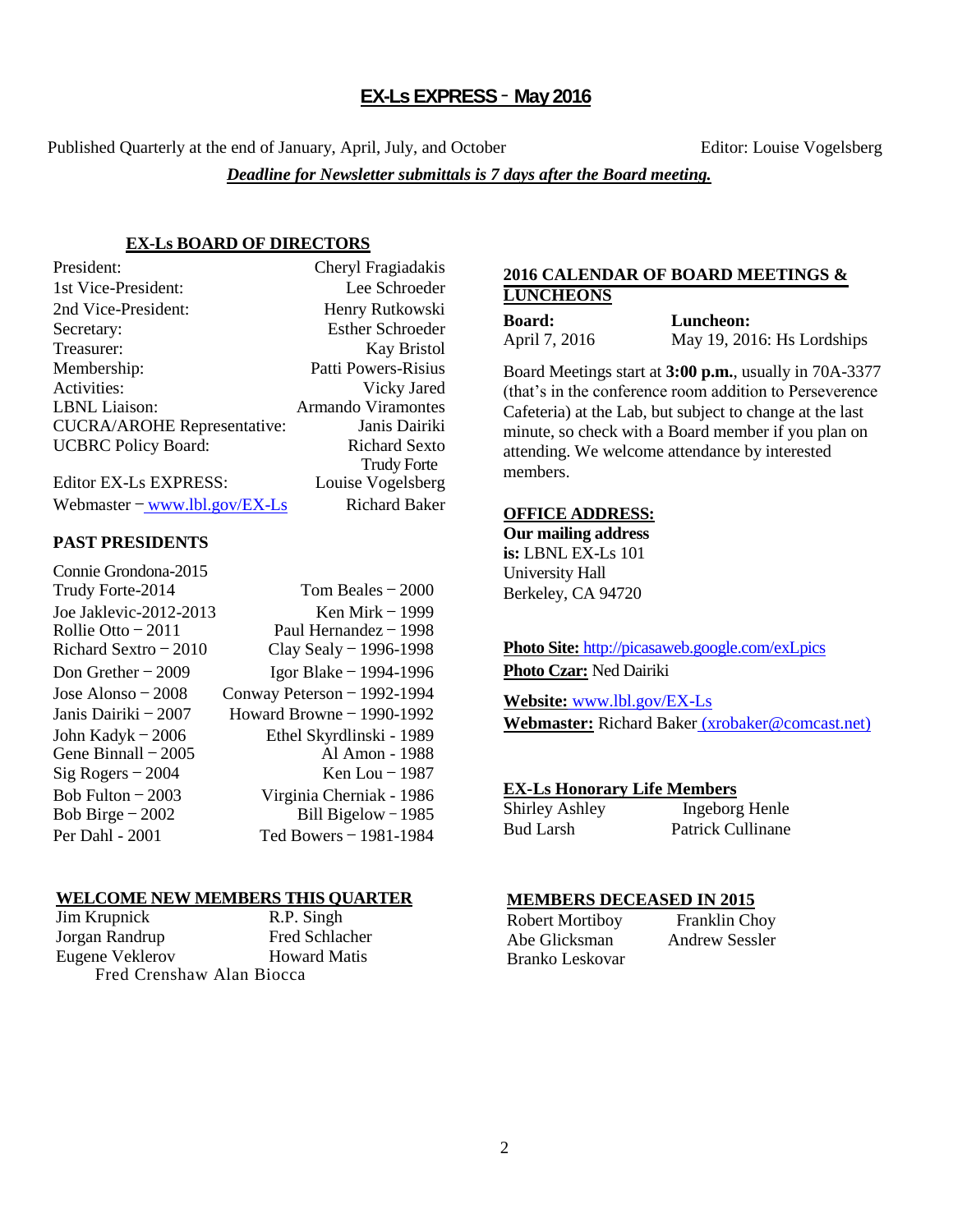Greetings—hope you are having a glorious Spring!

A few highlights of things we are looking forward to:

First—

Hope you will put the luncheon meetings on your calendar for 2016. Our next event will be Thursday May 19 at Hs Lordship's, registration details are elsewhere in the newsletter and on the website. This meeting will feature a speaker from Belmont Villages which is collaborating with UC Berkeley to build some very interesting senior housing near University Village in Albany. We will learn about their model for accommodations and services, and how they intend to provide particular connections for residents, to the campus. The design and operational plans have been created with extensive public input. Whether you are planning for yourself, your parents, or are just interested in the current thinking in the field, do consider attending.

We have two more luncheons in 2016—Thursday, August 18, and Thursday, November 17. Lee Schroeder is developing interesting speakers for these meetings, so you might want to pencil in the dates now (or do the electronic equivalent!)

And speaking of "save the date": The Lab will be hosting a second annual Retiree Reception, June 28. Last year's event was very well received. Because there is a space limit, watch your email—you will need to RSVP, as it will be first-come first-serve. We are looking forward to both Director Michael Witherell and Deputy Director Horst Simon attending! The planning committee (which includes Connie Grondona, Trudy Forte, Lee Schroeder, Patti Powers-Resius, Vicky Jared, and Armando Viramontes) has been working hard to make this a great event.

The website—do check out the website from time to time - <http://retirement.berkeley.edu/ex-ls> - besides hosting news of upcoming events, e.g., aforementioned luncheons, additional content is being added, such as history (thanks in this case to Don Grether).

The ExLs also participate in a variety of other retiree associations, with the inevitable alphabet soup of initials (CUCRA and AROHE for example). We are very ably represented by Janis Dairiki and Don Grether on these. CUCRA is developing a retiree survey to better understand the profile of the retirees as individuals and what our interests are. You should be seeing the survey pop into your mail box in the next few months. I hope you'll take a few minutes to fill it out.

And speaking of letting people know what you think please let us know what you'd like in terms of speakers, activities, or whatever—email is the best (we'll be putting email of some or most of the officers on the website, so it will be available whenever you like.)

Finally—we are looking for someone who would like to join the Board as the Activities Coordinator. Vicky Jared will be transitioning out, but is very graciously staying through the end of the year, and so would be able to work side by side with you. The job description is elsewhere in the newsletter. It is a great opportunity to contribute, and also allows you to get to know many of your fellow retirees.

All the best to all of you!

Cheryl

# REMEMBER TO SIGN UP FOR THE MAY LUNCHEON BY MAY 14

(SEE FLYER ON PAGE 10)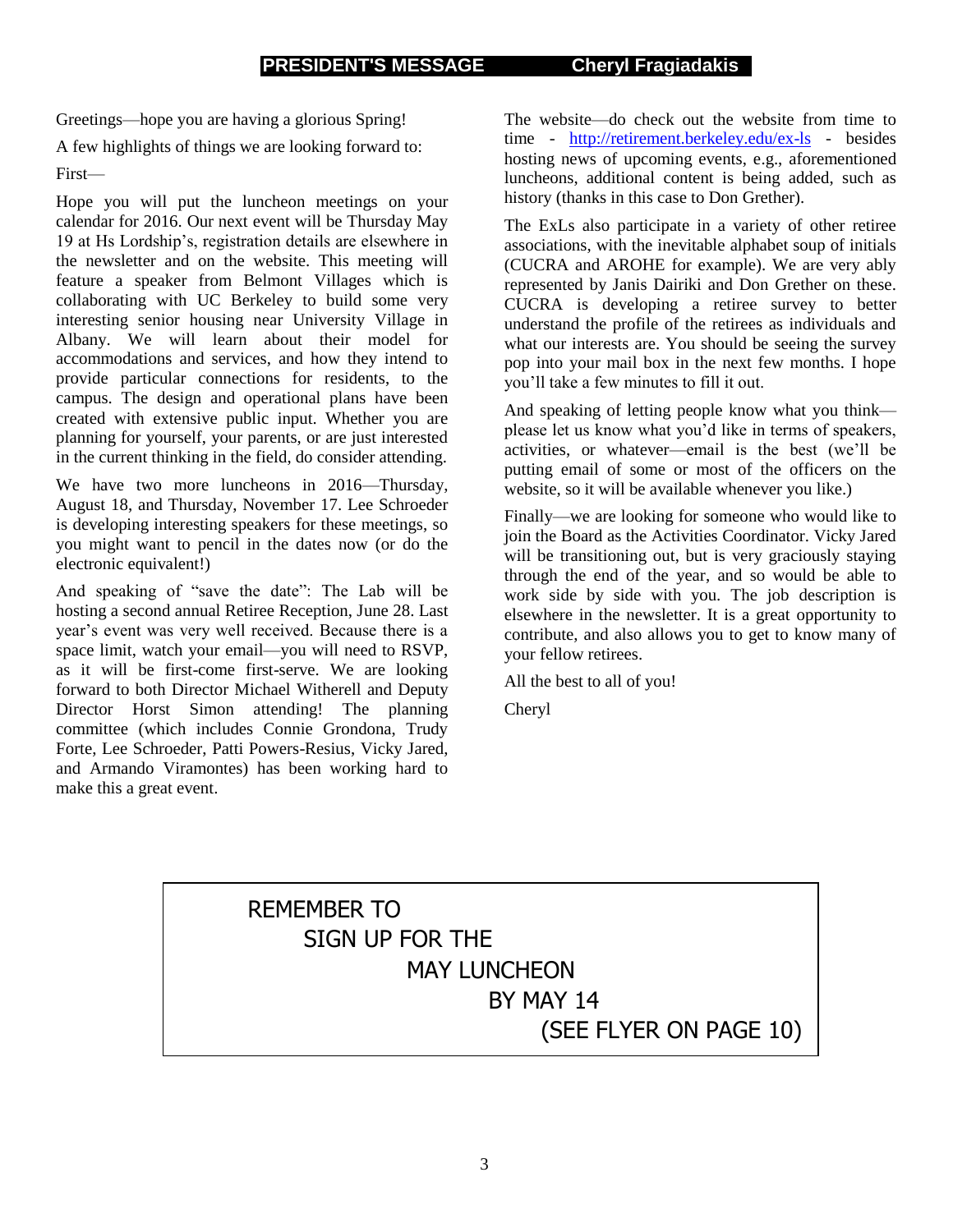# **EX-Ls History** Don Grether

Have you ever wondered when EX-Ls was established, who established it, or what it did during its formative years? Have you heard rumors that EX-Ls activities once included going to a belly dancing performance, as well as many other activities beyond quarterly luncheons? Are you interested in knowing how EX-Ls is involved with the Lab, the campus, or the larger world of UC and National retirees associations? Are you trying to remember the name of the person who gave that interesting talk on electric cars at an EX-Ls luncheon a couple of years ago? Are you thinking about becoming more involved with EX-Ls, for example by serving on the Board?

Start by going to<http://retirement.berkeley.edu/ex-ls> and then clicking on EX-Ls History over on the left. Or you can start by going to [http://retirement.berkeley.edu](http://retirement.berkeley.edu/) and clicking on Retiree Associations up at the top of the page.

Our thanks to Kris Thornton in the UC Berkeley Retirement Center for constructing the website, and to Vicky Jared for helping to assemble the documents.



 **WHERE HAVE YOU BEEN? SHARE YOUR TRAVEL ADVENTURES OR SPECIAL EVENTS YOU ATTENDED Submit your articles to: Louise Vogelsberg Email:** lvogel@infionline.net

EX-Ls 02-25-16 Luncheon Attendees and Guests – Hs Lordships Restaurant Winnie Baker Stan Klezmer Paul Banchero Tom Beales Judy Kody Almon Larsh Roy Benedict Gene & Myrna Binnall Igor Blake Kay Bristol Jerry Bucher Diane D'Aoust Eleanor Dahl Elizabeth McDonald David McGraw Doug McWilliams Ken Mirk Nancy & Vic Montoya Marty Morimoto Fred Ottens Carl Eben Conway Peterson David Edgar Tom & Ione Elioff Patti Powers-Risius Henry & Linda Rutkowski Trudy Forte Rick Gough Paul Salz Fred Schlachter Donald & Becky **Grether** Connie & Ed Grondona Lillian Hawkins Lee Schroeder Rich Sextro Brenda Shank Gordon Hawkins Egon Hoyer Vicky & Richard Jared Joe Katz Frank & Marie Agnes Stephens Greg Stover Russell Wells Ken Woolfe Steve Kessler June Wong Allan Zalkin Janathan Carter, Speaker Raffle Winners: Dough McWilliams, Egon Hoyer and Carl Eben

# **WELCOME NEW OR RETURNING MEMBERS TO OUR LUNCHEONS HELD 11-2015 & 02-2016**

Marie & Ray Alberti Carl Eben Warren Harden Howard Hatayama Steve Kessler Stan Klezmer – Guest Trish Elliott Judy Kody Howard Matis Dave McGraw Paul Salz – Guest Elizabeth McDonald Greg Stover Russell Wells Jung Wong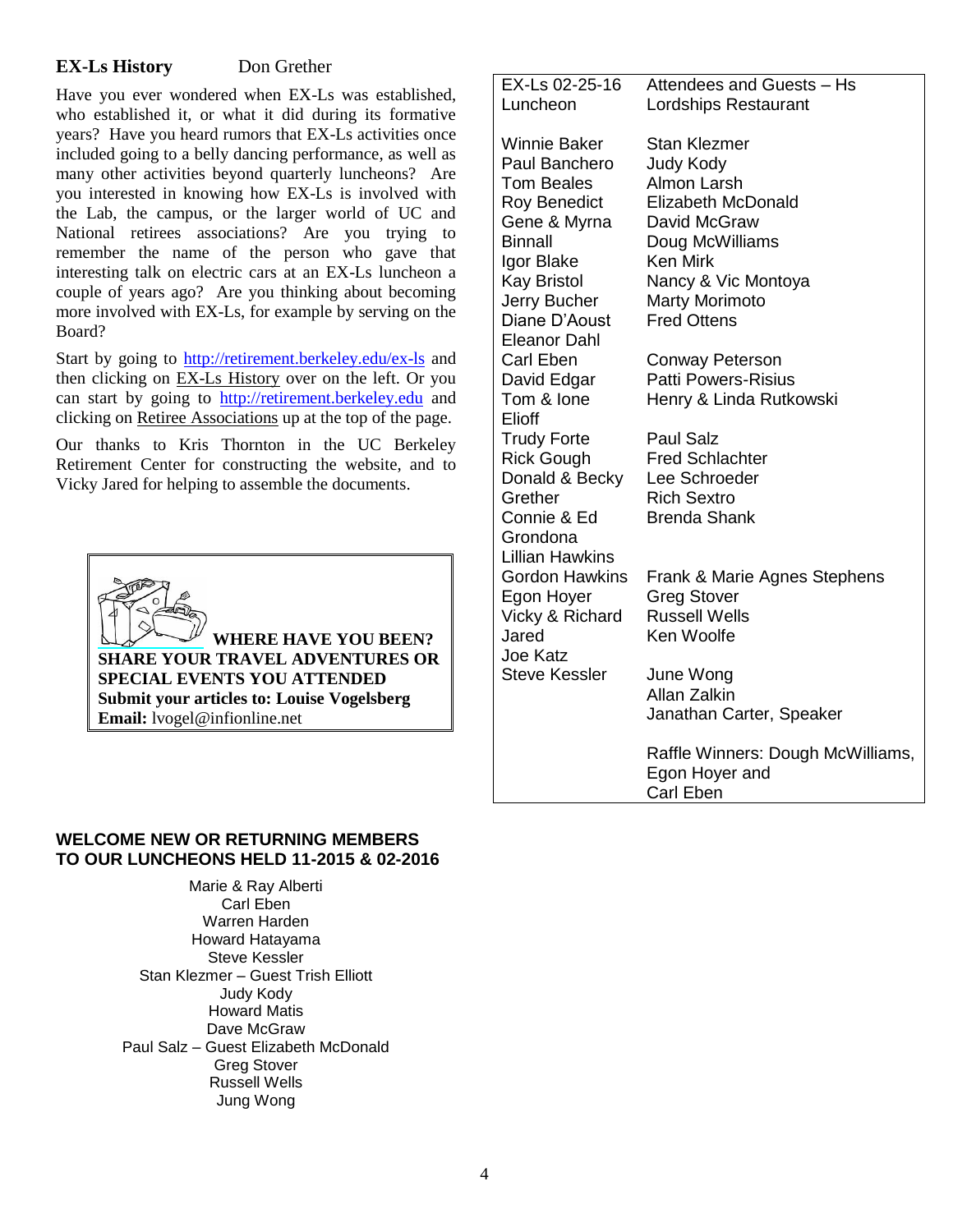# **PHOTOS FROM FEBRUARY LUNCHEON**



Jonathan Carter, Luncheon Speaker and Lee Schroder, First Vice-President



Russell Wells, David Edgar, Greg Stover and Egon Hoyer. Thanks for attending!



Lecture Subject



Building Statistics

# EX-Ls PHOTO VIEWING

If you are interested in looking at the photos from the February, 2016, luncheon you can view them at our Picasa web page: [http://picasaweb.google.com/exlpics.](http://picasaweb.google.com/exlpics)

57 members and guests met at Hs Lordships Restaurant. Join your former co-workers and friends on May 19 at Hs Lordships and get reacquainted with former co-workers and friends, enjoy excellent food/drink and enjoy an interesting lecture.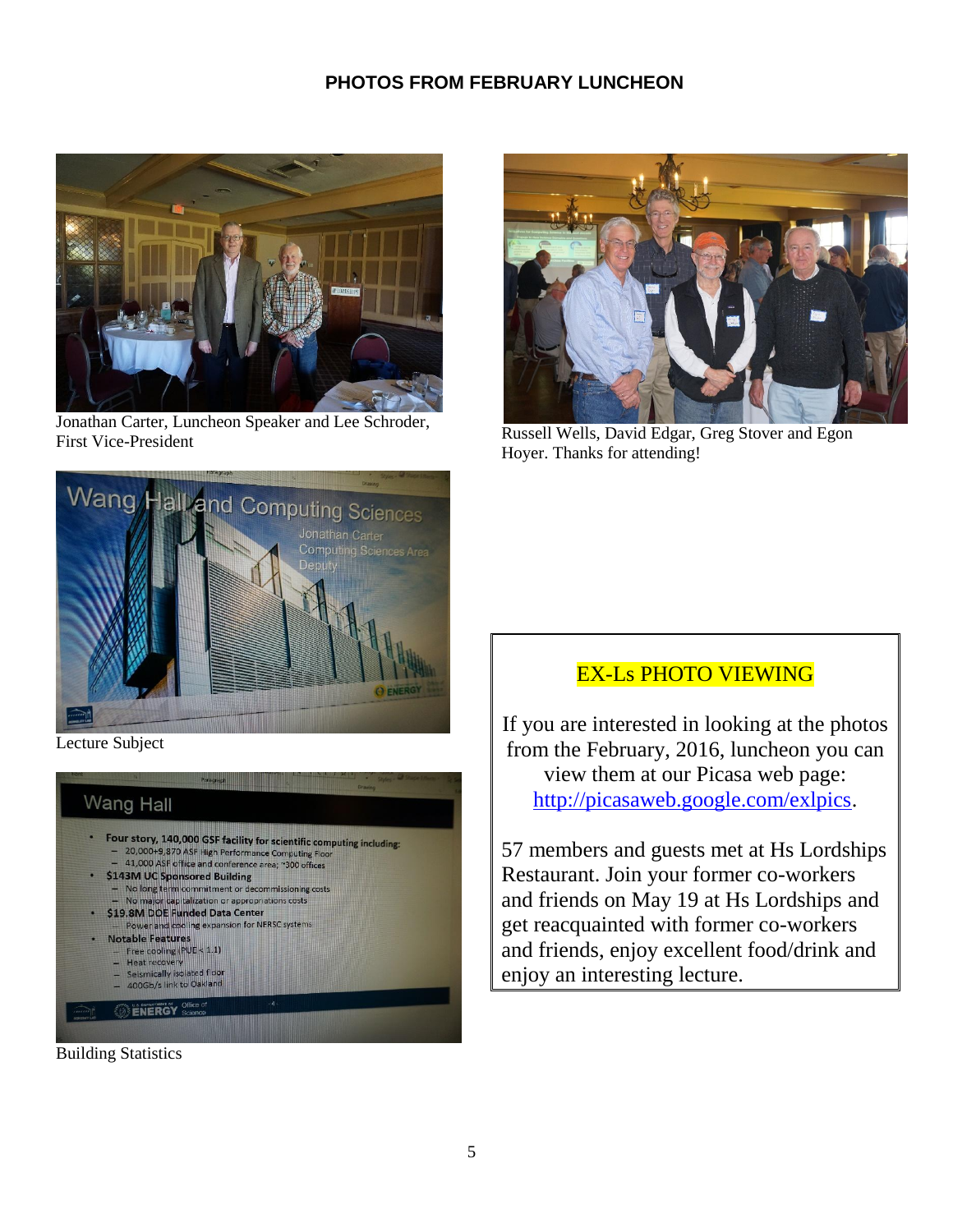# **MAY 19, 2016 EX-LS LUNCHEON SPEAKER**

Ms. Margaret Scott from the Belmont Village Senior Living organization will be our featured speaker at the May 19, 2016, Ex-Ls luncheon at Hs' Lordships on the Berkeley Marina. The title of her talk is:

*"Belmont Village Albany: A Seniors Housing Community Built in Affiliation with the University of California, Berkeley."*

Her presentation will include:

 A brief overview of the Belmont Village Senior Living organization;

 Project history and Belmont Village's affiliation with the University of California, both in Berkeley and Los Angeles (near UCLA);

 The benefits of campus-proximal housing and what this affiliation will mean for Ex-Ls and other UCB retirees, and Project up-date.

There will be ample time for questions and answers after her presentation. Please plan to attend the luncheon and hear her presentation on this new project for all UCB retirees.

Margaret Innis Scott is presently the Executive Vice President, Chief Investment Officer, for Belmont Village Senior Living. Ms. Scott has managed Belmont's investment activity since 2007. Before joining Belmont, she was Director of Seniors Housing at Freddie Mac where she designed the seniors housing lending program and oversaw its growth into one of the foremost providers of capital to the industry. Before joining Freddie Mac, she was Vice President in charge of market development and acquisitions for an apartment development and management company. Ms. Scott has been an active member on the boards of the American Seniors Housing Association and the National investment Center for Seniors Housing.

Lee Schroeder, first Vice-President

# **Looking for an Exciting Retirement Activity? We have just the opportunity for you!**

EX-Ls is looking for someone to come forward and volunteer for the Board of Directors **Activities Coordinator** position. Would like to fill the position by January, 2017—now would be a great opportunity to work side by side with the current incumbent to make an easy startup!

# **Brief Job Summary**

#### **Essential:**

- Attend quarterly Board of Director Meetings. The Board meets the second Thursday in January, April, July and October. Prepare luncheon and any special event activities reports for meeting.
- Arrange four membership luncheons including restaurant contract negotiations, menu selection, guest registration and payment collection and oversee luncheon.
- Prepare luncheon and field activities articles for the EX-Ls Newsletter.
- Interact with UCB Retirement Center Web Master to update information for the EX-Ls Web Page.
- Serve on Planning Committees, e.g., Labs Retiree Reception. Assist First Vice President with luncheon guest speaker agenda information.
- Maintain extensive records of each event/luncheon.

# **Marginal:**

 Coordinate field trip activities. Attend all EX-Ls and appropriate Laboratory special events.

**Requirements:** Excellent organizational skills. A friendly approach to all.

Detailed job description/procedures available with plenty of hands-on training. [For a discussion with current Activities Coordinator, email Vicky Jared at [jaredrv01@aol.com\]](mailto:jaredrv01@aol.com)

Please direct questions and application to Cheryl Fragiadakis email:

Cheryl.fragiadakis@gmail.com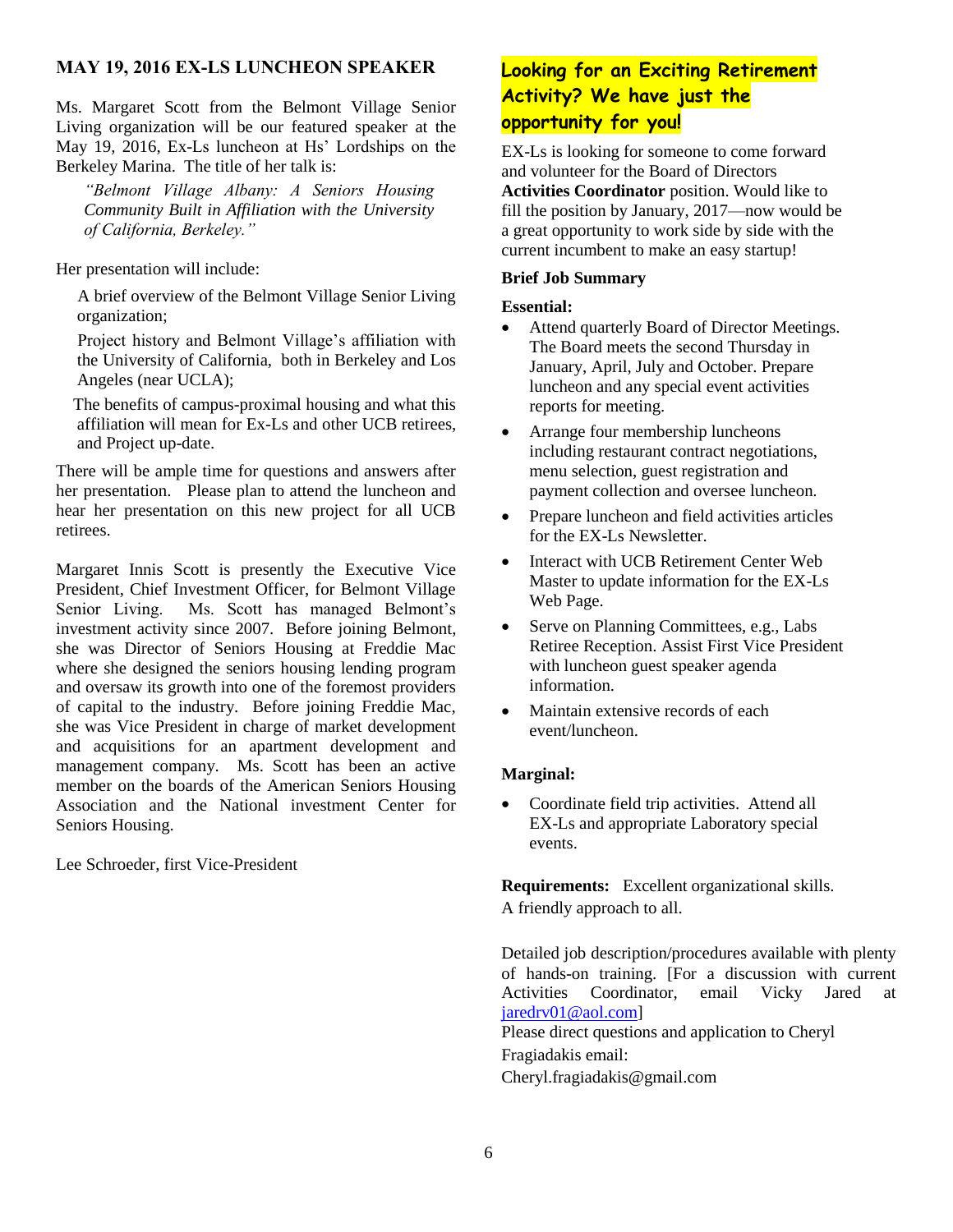Dear Ex-L's members,

It is a pleasure working with the Ex-L's board in support of LBNL retirees. We hope you will join the Retirement Center, and affiliated retiree Associations for our last Learning in Retirement series this Spring, "Healthy Aging: People, Places and Technology." The faculty, as always, are experts in their fields with fascinating insights to the latest in research and technology in the care of older adults. Join us for a reception following the May 10 session, at 4:00 pm on the third floor of 330 Wheeler Hall, in the graduate student lounge, hosted by the the Ex-L's, UC Retirees' Association of Berkeley, the President and Regents Retiree Association and the UCB Emeriti Association. Look forward to seeing you there!

Cary Sweeney **Director** UCB Retirement Center

# **Healthy Aging: People, Places and Technology**

Organized by Carol N. D'Onofrio, Professor Emerita, Public Health

Register by phone: (510) 642-5461 or online: <http://retirement.berkeley.edu/LIR/schedule>

April 26: Healthy Aging at the Intersection of People and Places

William Satariano, Professor of Epidemiology, School of Public Health

Sibley Auditorium in the Bechtel Engineering Building

May 3: Community Initiatives for Aging Well Andrew Scharlach, Kleiner Professor of Aging, School of Social Welfare Banatao Auditorium in Sutardja Dai Hall

May 10: A Look at Technology-Enabled Services and

Current Challenges for Making Aging as Healthy and Independent as Possible Dave Lindeman, Director, CITRIS and Center for Technology and Aging

315 Wheeler Hall--

Cary Sweeney, MS, Director UC Berkeley Retirement Center 101 University Hall, Berkeley, CA (510) 643-3212 [http://retirement.berkeley.edu](http://retirement.berkeley.edu/)

# **HEALTH CARE RESOURCES – VICKY JARED**

During 2015 EX-Ls invited several Health Care Service Company representatives to attend our lunches. (See our Nov. 2015 Newsletter for details.) In keeping with this service, EX-Ls has invited Cindy Gustafson, Certified Senior Advisor of Comfort Keepers to attend our August luncheon. Comfort Keepers is a respected in-home care agency in Berkeley that assists elders to age in place safely and comfortably. This agency has an outstanding reputation as a Dementia Care specialist and resource in the Berkeley area.

Ms. Gustafson has provided the following two articles that may be of interest to us for ourselves and our families. 1) Adapting Homes to Seniors' Changing Needs. 2) Healthy Aging.

# **1) Adapting Homes to seniors' Changing Needs**

More Americans are choosing to "age in place." That is, they opt to stay in their homes rather than move to alternative retirement settings.

But that often means they must modify their homes so it's not a danger to their safety and health when their physical abilities change.

According to the Centers for Disease Control, one third of Americans age 65 and over fall each year. The CDC adds that environmental factors lead to about half of all falls that occur at home. These include slipping and tripping hazards, poor lighting, or lack of needed modifications, such as bathroom grab bars, handicapped showers, stair railings and ramps.

Home modifications help seniors maintain quality of life because they prevent injuries and loss of independence from early admission to an assisted living or long-term care facility.

Following are examples of commonly-recommended modifications:

- Install grab bars for toilets and tubs and install a walkin tub and/or tub seat
- Remove unnecessary throw rugs and fasten down rugs or floor runners to prevent slipping
- Move furniture to create clear walking paths
- Keep objects off the floor and coil or secure cords to the wall to prevent tripping
- Replace knobs with lever door handles
- Apply non-slip tape on uncarpeted indoor and outdoor steps
- Replace standard light switches with rocker-style switches

(continued next page)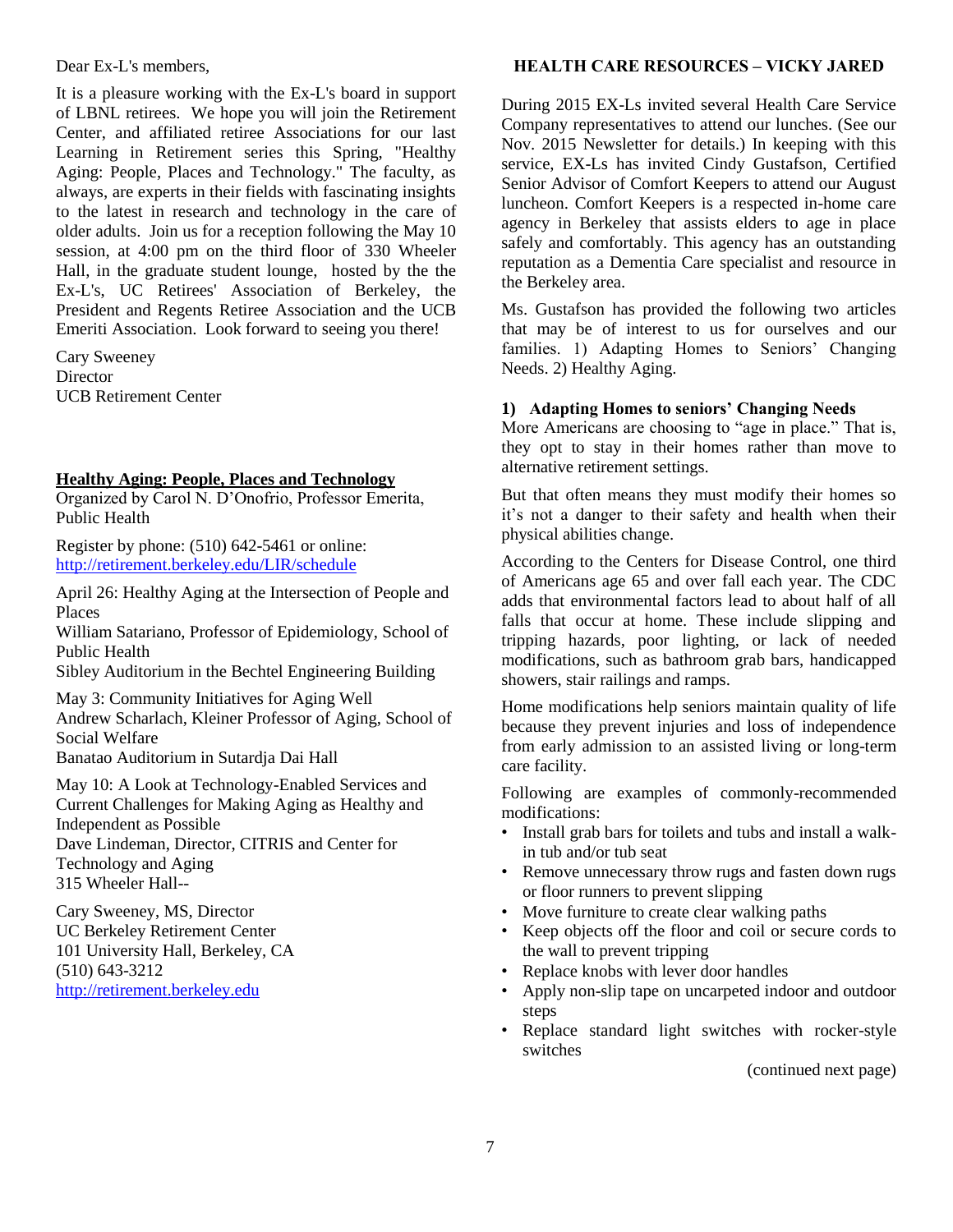- Increase the width of doorways and hallways to accommodate wheelchairs, and where possible, lower sinks and countertops
- Move often-used items to lower cabinets to avoid the need for step stools
- Repair or replace loose handrails and install adequate lighting in stairways
- Install an elevator or chair lift
- Install an elevated dishwasher or one with drawers for easy access
- Replace old stoves with induction cook tops to help prevent burns
- Replace ceramic tile floors with hardwood or vinyl for safe standing

Comfort Keepers can provide a free in-home safety assessment to assure your home is ready for you to "age in place". Should you need in-home care to help with activities of daily living, we offer a 5% discount for UCB/LBNL employees.

# **2) Healthy Aging**

Our bodies naturally undergo changes due to the normal aging process. We tend to view these changes in terms of physical abilities and general physical health but to achieve overall health we must look beyond just the physical to the mental and emotional aspects as well. Each of these three facets of health intertwines to affect one another in the process of healthy aging. A happy emotional outlook and sharp mental state are critical building blocks for overall good health in seniors. Physical health pales when a person suffers emotional distress and isolation, making them unable to enjoy life. In fact, emotional health and a sharp mind is critical for seniors when physical limitations prevail.

# **The three sides to healthy aging**

**Physical changes** may include loss of bone density, lowered heart rates, as well as thickening of the arteries and/or heart. Skin becomes dry, thinner and incurs wrinkles as it loses elasticity. Tooth enamel becomes weaker with age and may lead to decay. Gum disease is more common in older adults, as are changes in vision and hearing, lowered appetites and loss of muscle mass.

Physical health can be maintained by exercising within your individual abilities, with your doctor's consent. Exercise helps preserve muscle tone and bone density and can aid in balance and coordination. Daily exercise can be as simple as walking around the block or participating in a group exercise class at the local gym. Consuming a well-balanced diet of fresh fruits and vegetables, fiber, and protein provides nutrients your body needs to function properly inside and out

**Mental health** evolves with age and can lead to forgetfulness, memory loss and confusion in many

seniors. Depending on individual circumstances, dementia can affect some, even though dementia is not considered a normal condition of aging.

Mental health is facilitated by challenging yourself every day. Challenges can include participating in new activities, playing games you never have before or merely extending your knowledge in one subject. Learn a foreign language, play Scrabble, or take lessons in tennis or golf. Attend a painting or pottery making class. Creativity is key in keeping your brain sharp and your senses focused.

**Emotional health** becomes endangered as seniors face the loss of a spouse and other loved ones. Isolation can become prevalent due to physical limitations or the lack of desire to socialize. Anxiety and depression can affect seniors who worry about money matters, have minimal contact with others, or for those who suffer serious medical conditions.

Emotional health depends largely on happiness, which is influenced by increased socialization and less isolation. Encourage seniors to join clubs, volunteer, or dine together. Daily activities give a sense of purpose, a feeling of value and create happier states of mind which is key in potentially avoiding the effects of stress, anxiety and depression.

While the above changes are not all-inclusive, they are some of the common conditions due to aging. Prevention of these changes is not always possible depending on unique situations of individual seniors. However, sustaining good health in every aspect may deter some of these conditions or possibly slow their progression.

The primary goal of seniors is to maintain independent lives in their own homes. This becomes more important as seniors experience the loss of loved ones, medical issues, physical limitations and other changes that occur during life's later years. It is essential for seniors to understand that in order to achieve this goal they must learn how to adapt to some of these changes by pursuing healthy lifestyles that can, in turn, make independence possible well into their golden years.

Comfort Keepers can provide a free in-home safety assessment to and can meet to discuss how you can stay happy and healthy as you age. Should you choose inhome care to help with activities of daily living, we offer a 5% discount for UCB/LBNL employees.

Cindy Gustafson, Certified Senior Advisor 510-482-8700 [cgustafson@comfortkeepers.com](mailto:cgustafson@comfortkeepers.com)

http://berkeley-957.comfortkeepers.com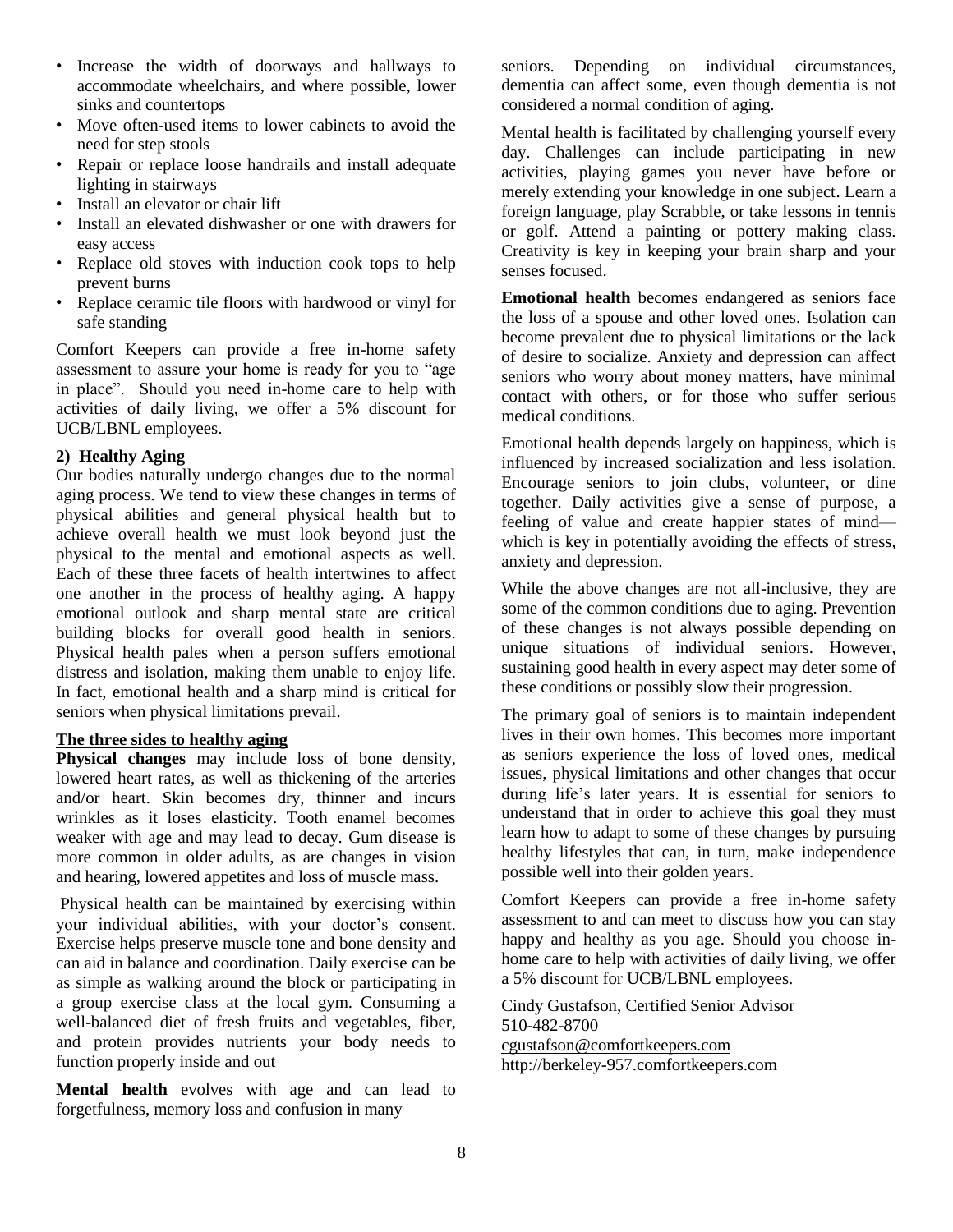#### **JANUARY 28, 2016 EX-LS LUNCHEON SPEAKER'S SUMMARY**

At our January 28, 2016, Ex-Ls luncheon, we heard a presentation on the latest architectural addition to the Lawrence Berkeley National Laboratory's skyline. The talk, entitled "Wang Hall and Computing Sciences," was presented by Dr. Jonathan Carter, Deputy Director of the Lab's Computing Sciences Division, and covered both the features of the new building and, more importantly, its future scientific directions. Wang Hall was conceived in 2006 as a location to support Collaborative Computational Science with UC Berkeley and was financed by UCB (\$143M). The new building was dedicated in late 2015 and is named after Prof. Shyh Wang, a professor for 34 years at UCB, well known for his research in semiconductors, magnetic resonances and semiconductor lasers, laying the foundation for optoelectronics. As stressed by Dr. Carter, solid-state electronics, semiconductor lasers and optical networks are at the very core of modern supercomputing systems everywhere. Modern science increasingly relies on such high-performance computing (HPC) systems to create models and simulations of problems that are deemed too large or too expensive to study in any other way. The new building houses the staff of the Computational Research and Theory (CRT) Facility. In addition, it houses NERSC (National Energy Research Scientific Computing Facility), one of the world's leading supercomputing facilities open to 6,000 researchers and it is the center for DOE's Energy Sciences Network (ESnet), the fastest network dedicated to science, connecting tens of thousands of researchers as they collaborate on solving some of the world's greatest scientific challenges. Complementing NERSC and ESnet will be research programs in applied mathematics and computer sciences, developing new methods for advancing scientific discovery. As Dr. Carter pointed out, Wang Hall offers some notable new features, including: free cooling, heat recovery, seismically isolated floors (remember that the Hayward fault is very close to the lab), and a 400 gigabyte connection to LBNL's computing facilities in Oakland. As Dr. Carter pointed out at the beginning of his presentation: the real goal of this new facility will be to foster and enable world-class scientific discovery in the 2020's and beyond. This was best encapsulated by one of his slides: "Computing Sciences Mission—achieve transformational, breakthrough impacts in scientific domains through the discovery and use of advanced

computational methods and systems and make them accessible to the broad science community." The presentation noted that about 75% of the computing time available from NERSC (broadest and most widely used computing center in DOE) goes to the research areas of materials science, fusion energy, chemistry, lattice QCD (quantum chromo-dynamics) and climate—mostly for running modeling and simulation codes. At the same time, ESnet is growing at 2X the rate of commercial networks and is responsible for 50% of the so-called "big data" traffic, which is expected to be a dominate feature in the computing world of the future. Looking a decade or so ahead, the future for world-class computing will require increasing over a 1000X today's computing speeds (into the realm of exa-scale computing), requiring new computer chip technologies utilizing much less power and new computing architectures requiring new mathematics and programming algorithms to help explore the new scientific domains and questions expected beyond 2024-25. In the summer of 2015 the Obama Administration announced a new 'Exa-scale Computing Initiative' for the United States, which appears to have substantial support from the Administration, as well as Congress. This means that the facilities available, now and in the future at Wang Hall, can be expected to play a leadership role in developing and supporting a new era in computing at Berkeley and the United States. The presentation ended with many interesting questions and responses from Dr. Carter. Several people stayed afterwards for further one-on-one conversations.

Lee Schroeder, EX-L Vice-President